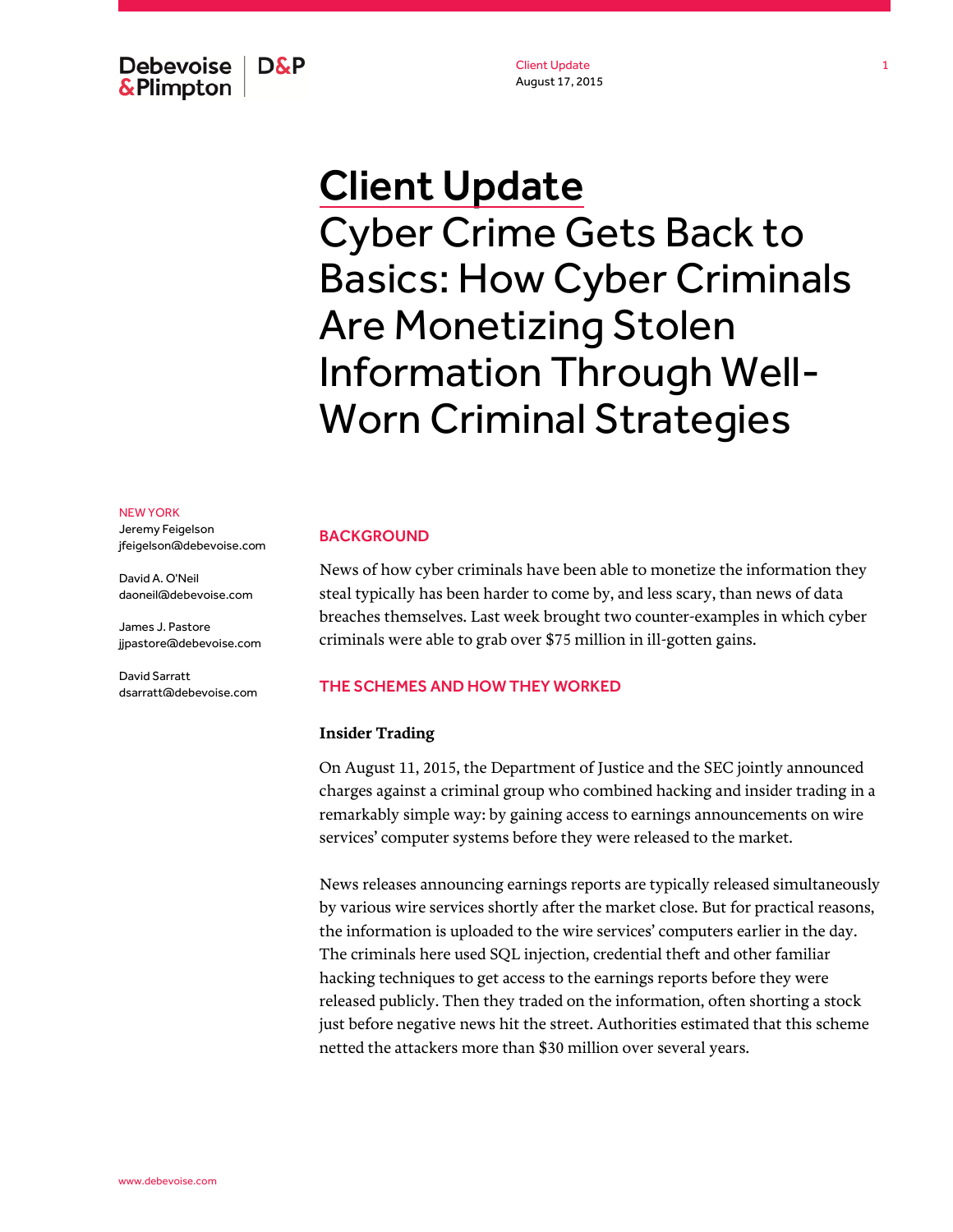## **Impersonating the Boss**

Separately, a California maker of network equipment, Ubiquiti, reported in its securities filings that it was the victim of an even more damaging cyber heist, through an even simpler means. The attackers spoofed emails that appeared to be from company executives, directing lower level employees to make funds transfers to overseas accounts, purportedly as payments to suppliers, something the company often does in the ordinary course. But these transfers were, of course, to accounts controlled by the hackers. The company reported that as a result of the spoofed emails, it transferred approximately **\$46.7 million** to the thieves' accounts. The company reported that, working with law enforcement and counsel, it has recovered approximately \$8.1 million of the transferred funds, and believes it will recover more from funds that have been frozen in foreign accounts.

# LESSONS FOR OTHER COMPANIES

*First*, encourage your IT security team to spend some time thinking like a common criminal. How would you attack your business, and what would be the weak links in your human defenses, business processes and controls against scams or frauds that come through your computer systems? Perhaps your existing program of penetration testing includes questions like this; if not, consider expanding the program.

Like the two examples discussed above, many of the most damaging cyber attacks are not necessarily innovative or novel, and exploit human relationship dynamics rather than technological security gaps. Where you find potential weak points, build in redundancy to your systems and controls. Companies should also consider enhancing their processes around funds transfers—particularly for international transfers or those in excess of certain amounts—to include additional verifications before money is moved.

*Second*, if you are the victim of an attack, think seriously about reaching out to and cooperating with law enforcement. Corporate America has, with good reason, been concerned that civil regulators like the U.S. Federal Trade Commission will come after the victims of a data breach on the theory that their security was so inadequate as to be unlawful. But notably, in announcing the insider trading charges, the government did not make any suggestion that the newswires had inadequate security defenses. Quite the contrary, the government focused on the "sophisticated" nature of the cyber intrusions and expressly thanked the newswires, which "cooperated with law enforcement over the course of the investigation."